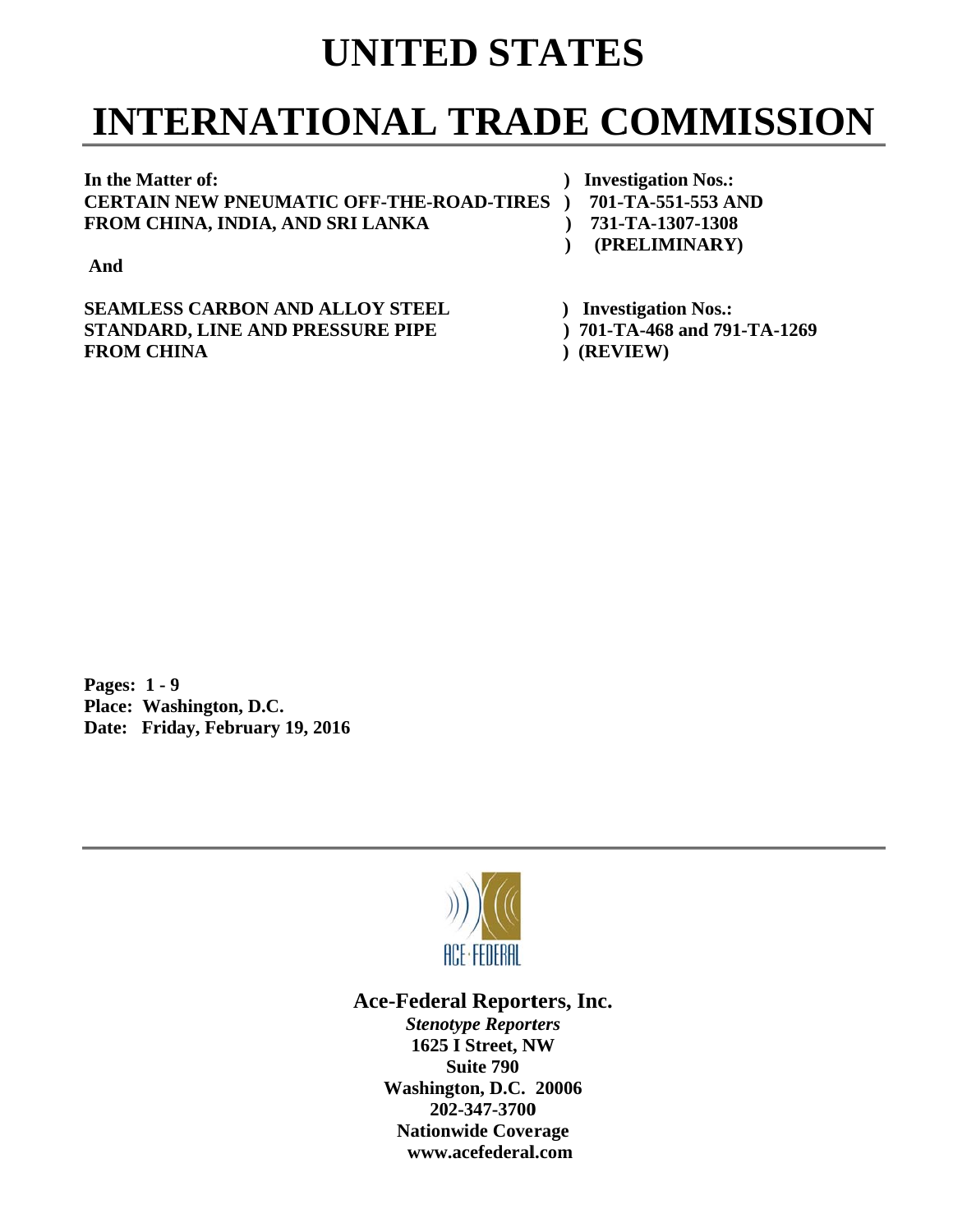1 THE UNITED STATES INTERNATIONAL TRADE COMMISSION 2 3 In the Matter of: ) Investigation Nos.: 4 ) 701-TA-531-533 and 5 ) 731-TA-1307-1308 6 CERTAIN NEW PNEUMATIC OFF- ) (Preliminary) 7 THE-ROAD TIRES FROM CHINA ) 8 INDIA, AND SRI LANKA (1) 9 and 10 SEAMLESS CARBON AND ALLOY ) Investigation Nos.: 11 STEEL, STANDARD, LINE AND ) 701-TA-468 and 791-TA-1269 12 PRESSURE PIPE FROM CHINA ) (Review) 13 14 Friday, February 19, 2016 15 Main Hearing Room (Room 101) 16 U.S. International 17 Trade Commission 18 500 E Street, S.W. 19 Washington, D.C. 20 21 The meeting, commenced, pursuant to notice, at 22 9:30 a.m., before the Commissioners of the United States 23 International Trade Commission, Vice Chairman Dean A. 24 Pinkert, presiding. 25

### Ace‐Federal Reporters, Inc. 202‐347‐3700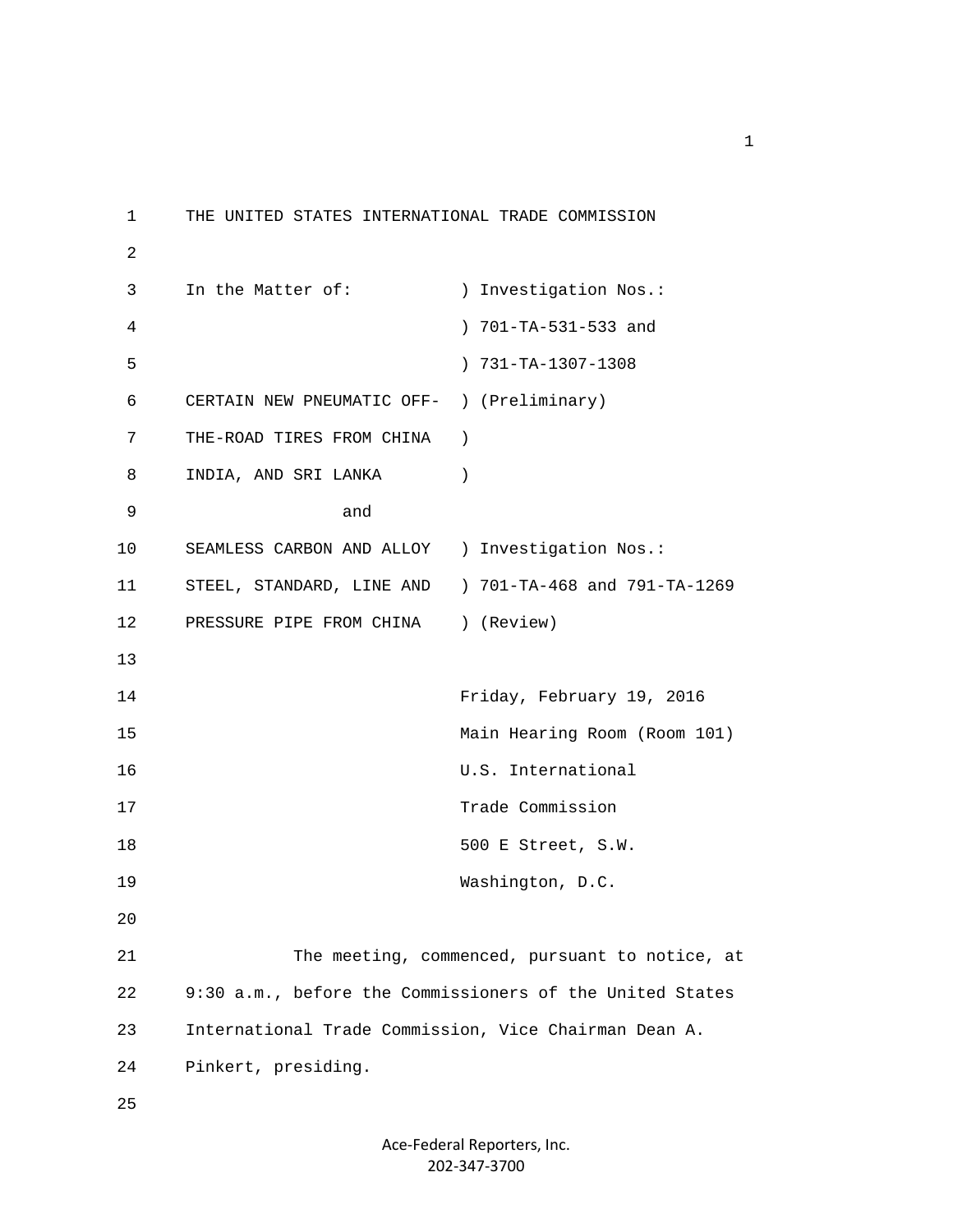#### 1 APPEARANCES:

| $\overline{c}$ | On behalf of the International Trade Commission: |
|----------------|--------------------------------------------------|
| 3              | Commissioners:                                   |
| 4              | MEREDITH M. BROADBENT, CHAIRMAN (via telephone)  |
| 5              | DEAN A. PINKERT, VICE CHAIRMAN (presiding)       |
| 6              | IRVING A. WILLIAMSON, COMMISSIONER               |
| 7              | DAVID S. JOHANSON, COMMISSIONER                  |
| 8              | F. SCOTT KIEFF, COMMISSIONER (via telephone)     |
| 9              | RHONDA K. SCHMIDTLEIN, COMMISSIONER (via         |
| 10             | telephone)                                       |
| 11             |                                                  |
| 12             | Staff:                                           |
| 13             | JUSTIN ENCK, INVESTIGATOR                        |
| 14             | RAYMOND CANTRELL, INTERNATIONAL TRADE ANALYST    |
| 15             | JENNIFER BRINCKHAUS, ACCOUNTANT-AUDITOR          |
| 16             | JOHN BENEDETTO, ECONOMIST                        |
| 17             | JOHN HENDERSON, ATTORNEY-ADVISOR                 |
| 18             | ELIZABETH HAINES, SUPERVISORY INVESTIGATOR       |
| 19             | RUSSELL DUNCAN, STATISTICIAN                     |
| 20             |                                                  |
| 21             | JENNIFER PUGLIESE, INTERNATIONAL TRADE ANALYST   |
| 22             | BENJAMIN ALLEN, ATTORNEY-ADVISOR                 |
| 23             | FRED RUGGLES, SUPERVISORY INVESTIGATOR           |
| 24             |                                                  |
| 25             |                                                  |

2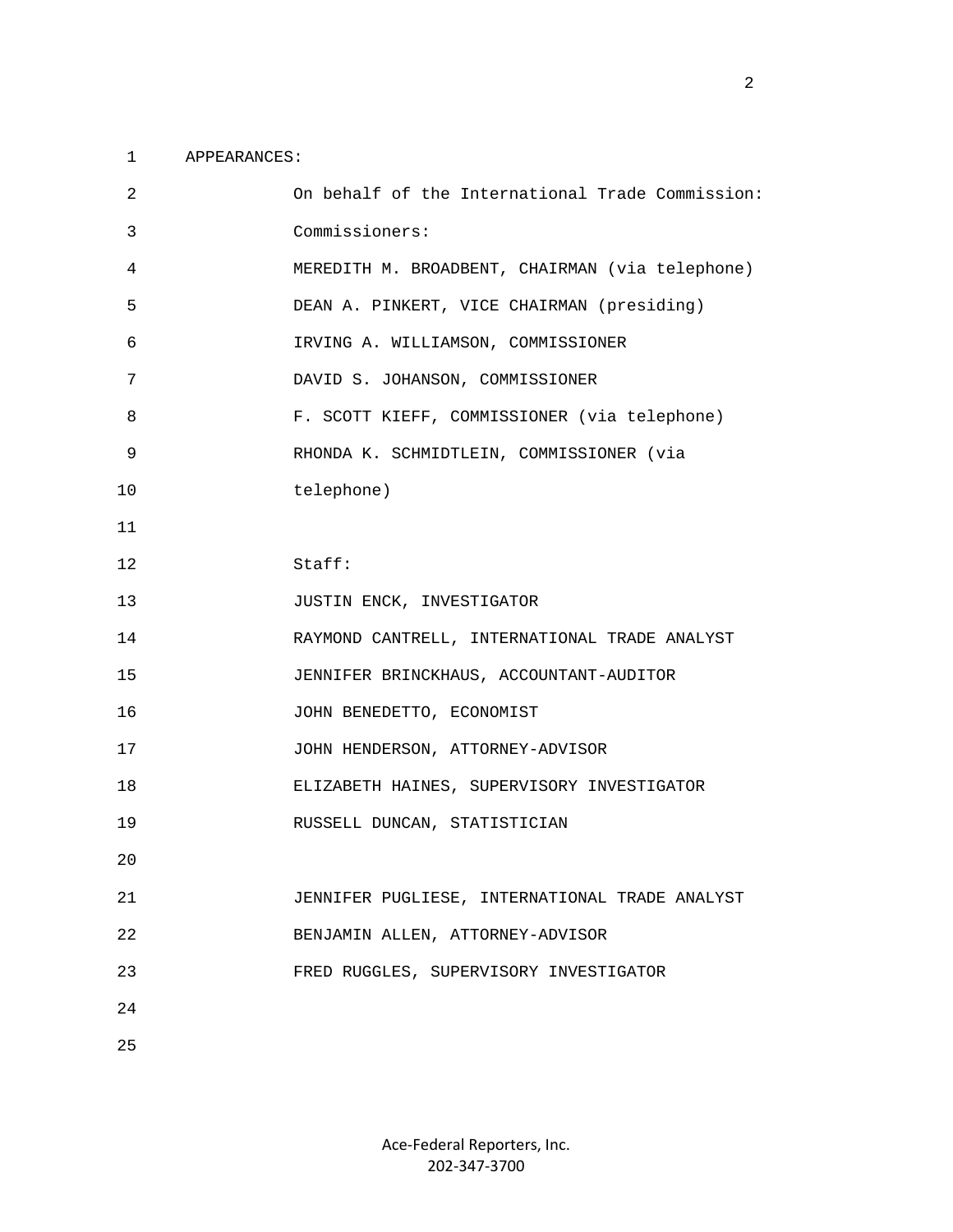| $\mathbf{1}$   | APPEARANCES (Continued)                     |
|----------------|---------------------------------------------|
| $\overline{c}$ | WILLIAM R. BISHOP, SUPERVISORY HEARINGS AND |
| $\mathsf{3}$   | INFORMATION OFFICER                         |
| $\overline{4}$ | SHARON BELLAMY, PROGRAM SUPPORT SPECIALIST  |
| 5              |                                             |
| 6              |                                             |
| $\overline{7}$ |                                             |
| $\,8\,$        |                                             |
| $\mathsf 9$    |                                             |
| $10$           |                                             |
| $11\,$         |                                             |
| $1\,2$         |                                             |
| $13$           |                                             |
| 14             |                                             |
| $15$           |                                             |
| 16             |                                             |
| $17\,$         |                                             |
| $18\,$         |                                             |
| 19             |                                             |
| $20\,$         |                                             |
| 21             |                                             |
| 22             |                                             |
| 23             |                                             |
| 24             |                                             |
| 25             |                                             |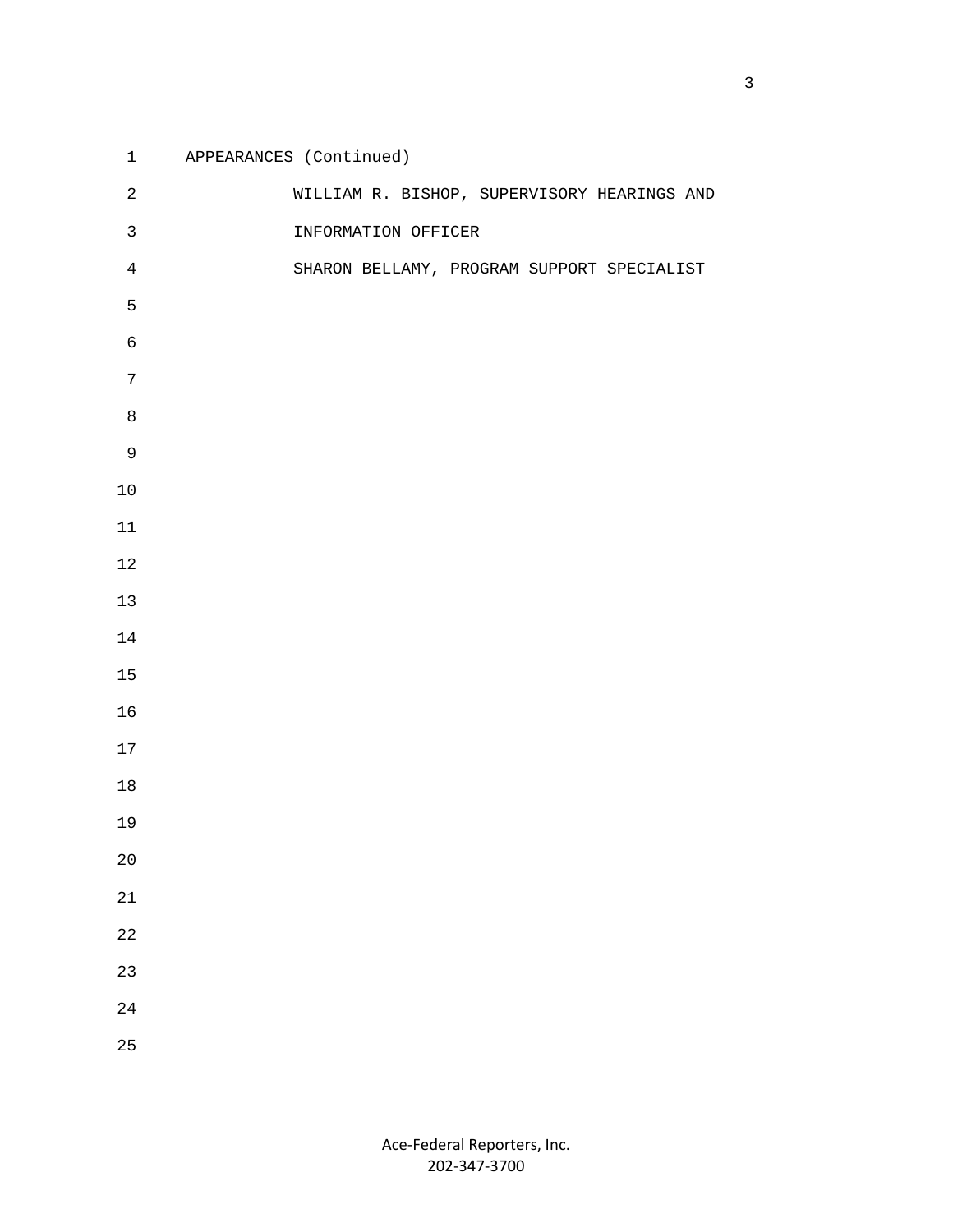1 P R O C E E D I N G S 2 (9:20 a.m.) 3 VICE CHAIRMAN PINKERT: Good morning. This 4 meeting of the U.S. International Trade Commission will now 5 come to order. 6 Welcome to Chairman Broadbent and Commissioners 7 Kieff and Schmidtlein who are participating by telephone. 8 MR. BISHOP: Good morning, Commissioners. 9 (Chorus of good morning.) 10 VICE CHAIRMAN PINKERT: I understand that there 11 are no agendas for future meetings, minutes, ratification 12 lists or outstanding action jackets to consider. 13 Next we turn to the vote in Investigation Nos. 14 701-531-533 and 731-1307-1308, preliminary, Certain New 15 Pneumatic, Off-the-Road Tires from China, India, and Sri 16 Lanka. 17 Welcome to Ms. Haines and the staff who 18 participated in these investigations. 19 Are there any questions for the staff? 20 (No response.) 21 VICE CHAIRMAN PINKERT: Are there any additions 22 or corrections to the staff report? 23 MS. HAINES: Elizabeth Haines. Revisions to the 24 report are contained in memos IMV00011 and IMV00012. 25 VICE CHAIRMAN PINKERT: Is there any objection to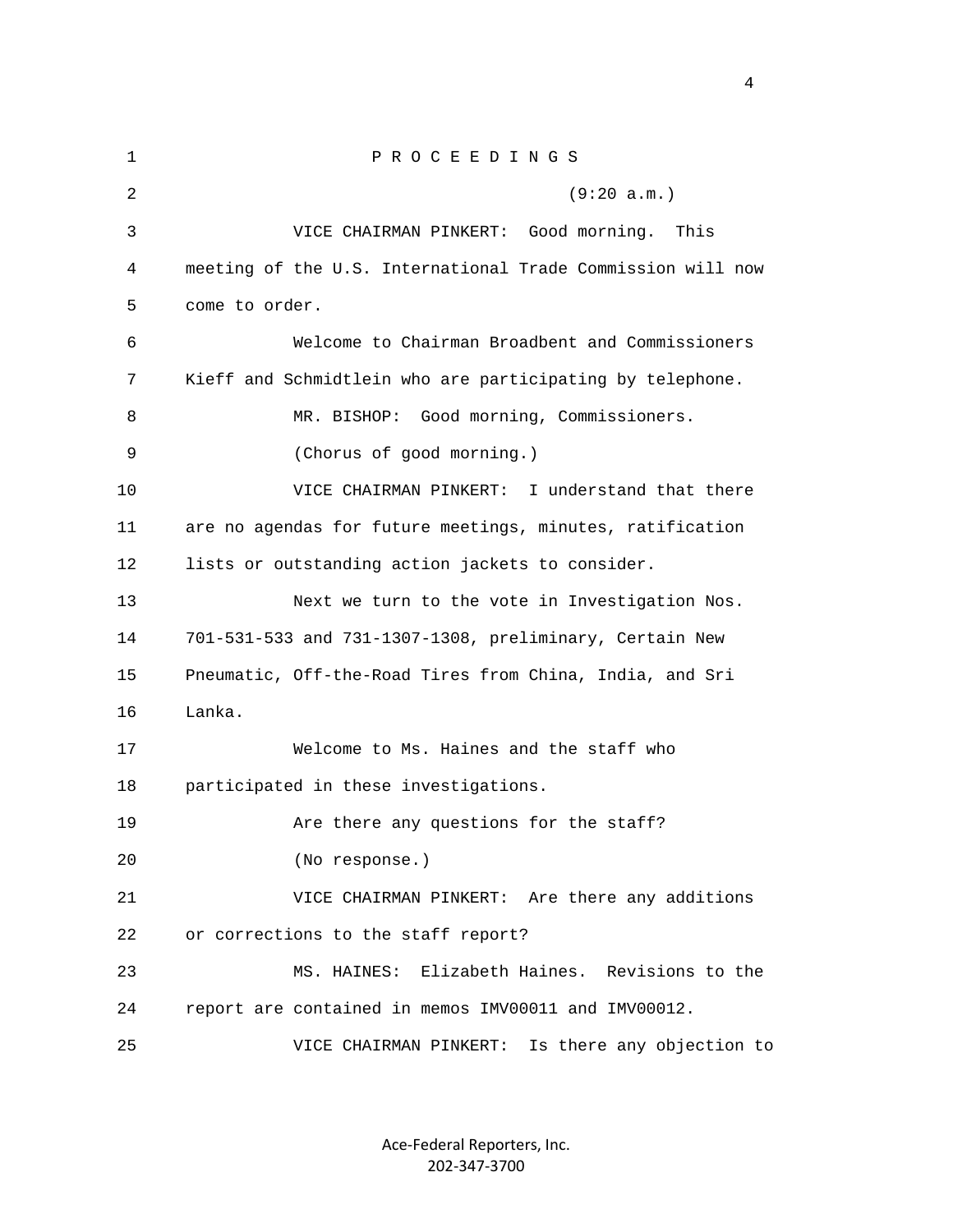1 approval of the staff report as revised?

 2 (No response.) 3 VICE CHAIRMAN PINKERT: Hearing none it is 4 approved. 5 Mr. Secretary, will you please call the roll? 6 MR. BISHOP: Commissioner Williamson? 7 COMMISSIONER WILLIAMSON: I make a negative 8 determination with respect to China and an affirmative 9 determination with respect to India and Sri Lanka. 10 MR. BISHOP: Commissioner Johanson? 11 COMMISSIONER JOHANSON: I vote in the negative 12 with respect to China and in the affirmative with respect to 13 India and Sri Lanka. 14 MR. BISHOP: Commissioner Pinkert? 15 COMMISSIONER PINKERT: I make a negative 16 determination with respect to China and an affirmative 17 determination with respect to India and Sri Lanka. 18 MR. BISHOP: Commissioner Broadbent? 19 COMMISSIONER BROADBENT: I vote in the negative 20 with respect to China and I vote with respect to India and 21 Sri Lanka. 22 MR. BISHOP: Commissioner KIEFF? 23 COMMISSIONER KIEFF: I vote in the negative with 24 respect to China and in the affirmative with respect to 25 India and Sri Lanka.

 $\sim$  5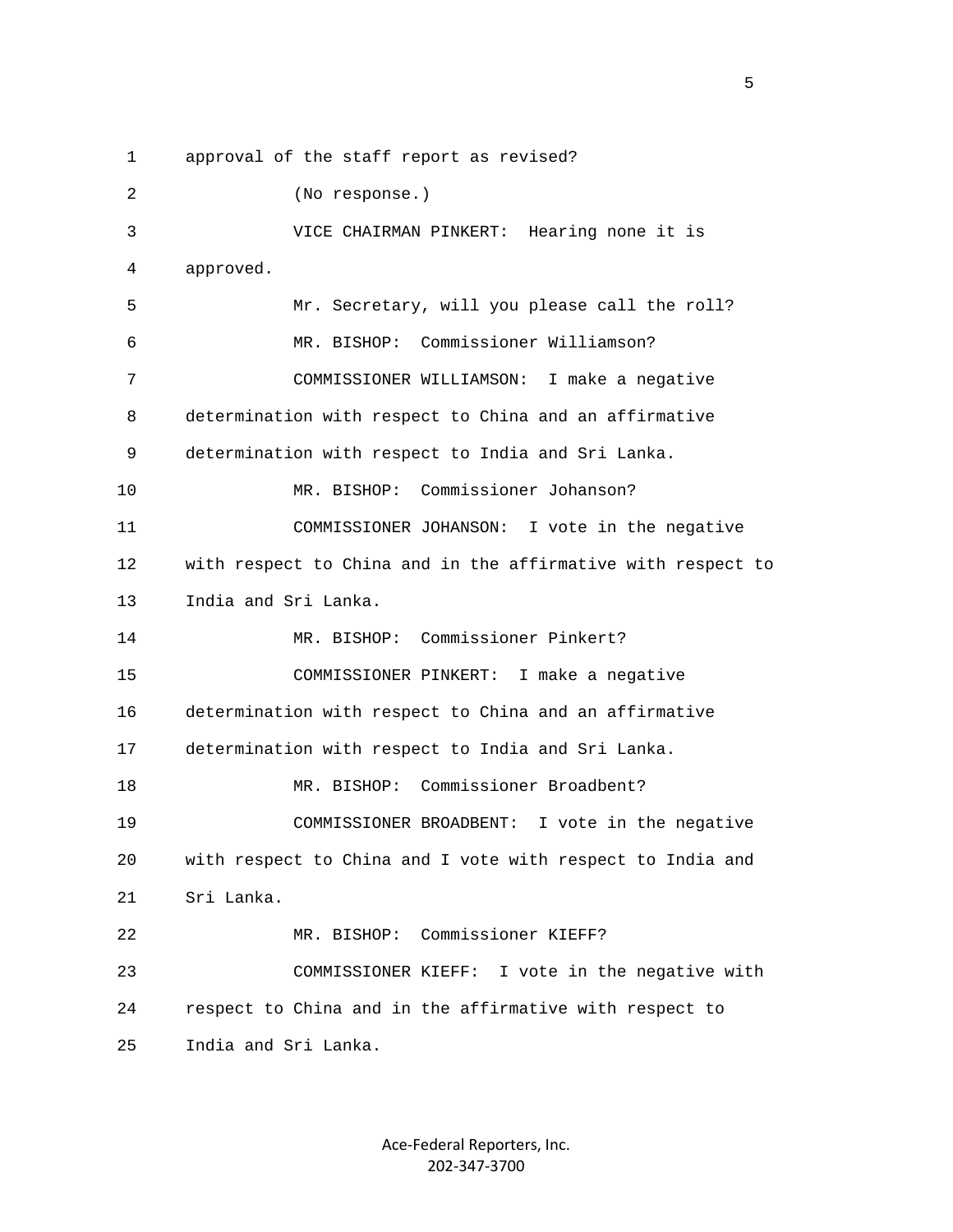1 MR. BISHOP: Commissioner Schmidtlein? 2 COMMISSIONER SCHMIDTLEIN: I vote in the negative 3 with respect to China and in the affirmative with respect to 4 India and Sri Lanka. 5 MR. BISHOP: Commissioner Broadbent, could I have 6 you repeat your vote, please? 7 COMMISSIONER BROADBENT: Sure. I vote in the 8 negative with respect to China. And I vote in the 9 affirmative with respect to India and Sri Lanka. 10 MR. BISHOP: Thank you. Mr. Chairman, the 11 Commission has reached a negative determination with respect 12 to China. The Commission has reached an affirmative 13 determination with respect to India and Sri Lanka. 14 VICE CHAIRMAN PINKERT: Thank you, Mr. Secretary. 15 Further information regarding these 16 determinations will be in the press release. Views of the 17 Commission currently are scheduled to be completed and filed 18 on March 2nd, 2016. 19 Thank you to all staff who participated in these 20 investigations. 21 We will now pause for a moment while we change 22 staff for the next vote. 23 **[PAUSE]**  24 VICE CHAIRMAN PINKERT: Next we turn to the vote 25 in Investigation Nos. 701-468 and 731-1269, review, Seamless

> Ace‐Federal Reporters, Inc. 202‐347‐3700

 $\sim$  6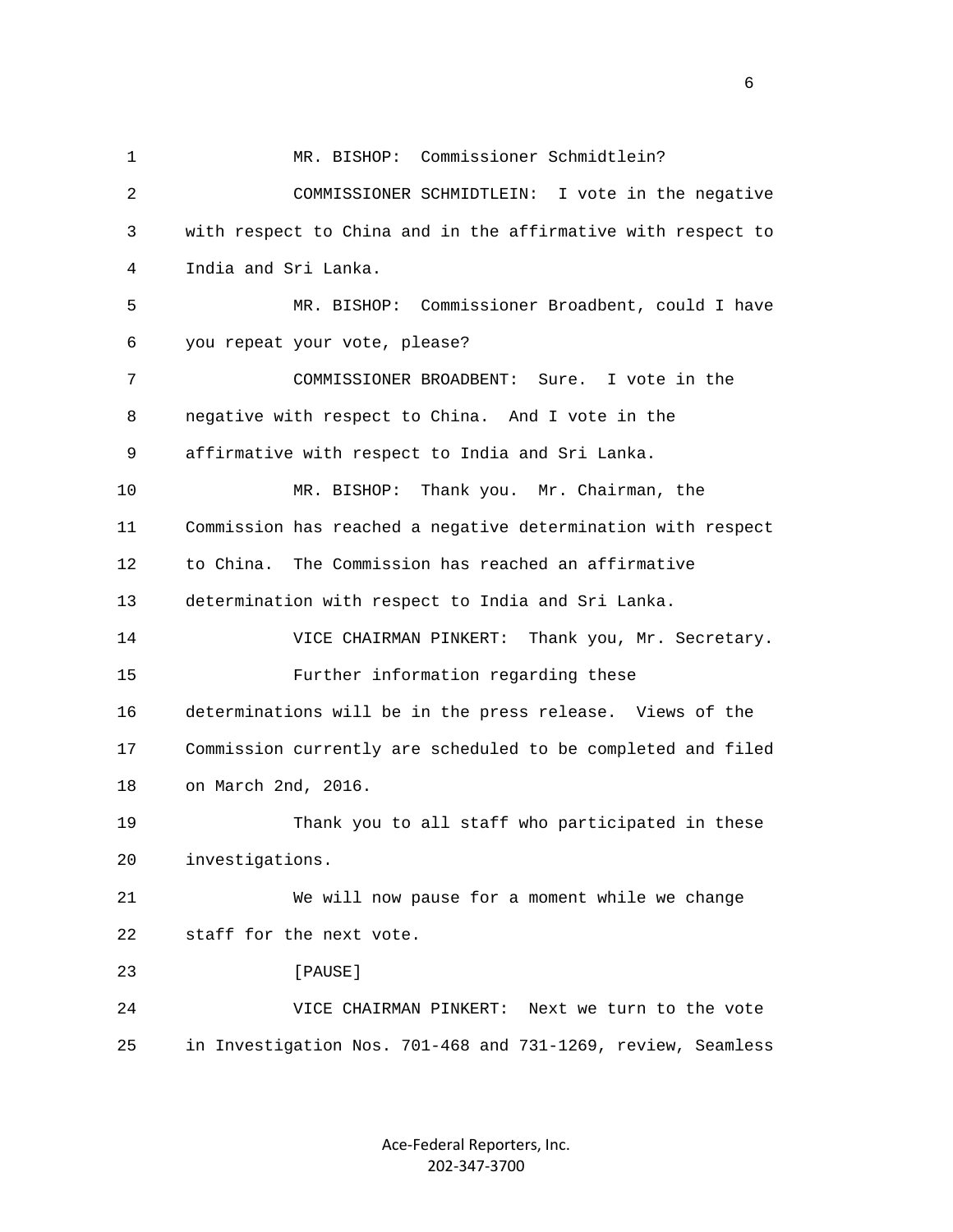1 Carbon and Alloy Steel Standard Line and Pressure Pipe from 2 China. 3 Welcome to Mr. Ruggles and the staff who 4 participated in these investigations. 5 Are there any questions for the staff? 6 (No response.) 7 VICE CHAIRMAN PINKERT: Are there any additions 8 or corrections to the staff report? 9 MR. RUGGLES: Fred Ruggles, Office of 10 Investigations. There are no corrections or additions. 11 VICE CHAIRMAN PINKERT: Is there any objection to 12 approval of the staff report? 13 (No response.) 14 VICE CHAIRMAN PINKERT: Hearing none, it is 15 approved. 16 Mr. Secretary, will you please call the roll? 17 MR. BISHOP: Commissioner Kieff? 18 COMMISSIONER KIEFF: I vote in the affirmative. 19 MR. BISHOP: Commissioner Schmidtlein? 20 COMMISSIONER SCHMIDTLEIN: I vote in the 21 affirmative. 22 MR. BISHOP: Commissioner Broadbent? 23 COMMISSIONER BROADBENT: I vote in the 24 affirmative. 25 MR. BISHOP: Commissioner Pinkert?

> Ace‐Federal Reporters, Inc. 202‐347‐3700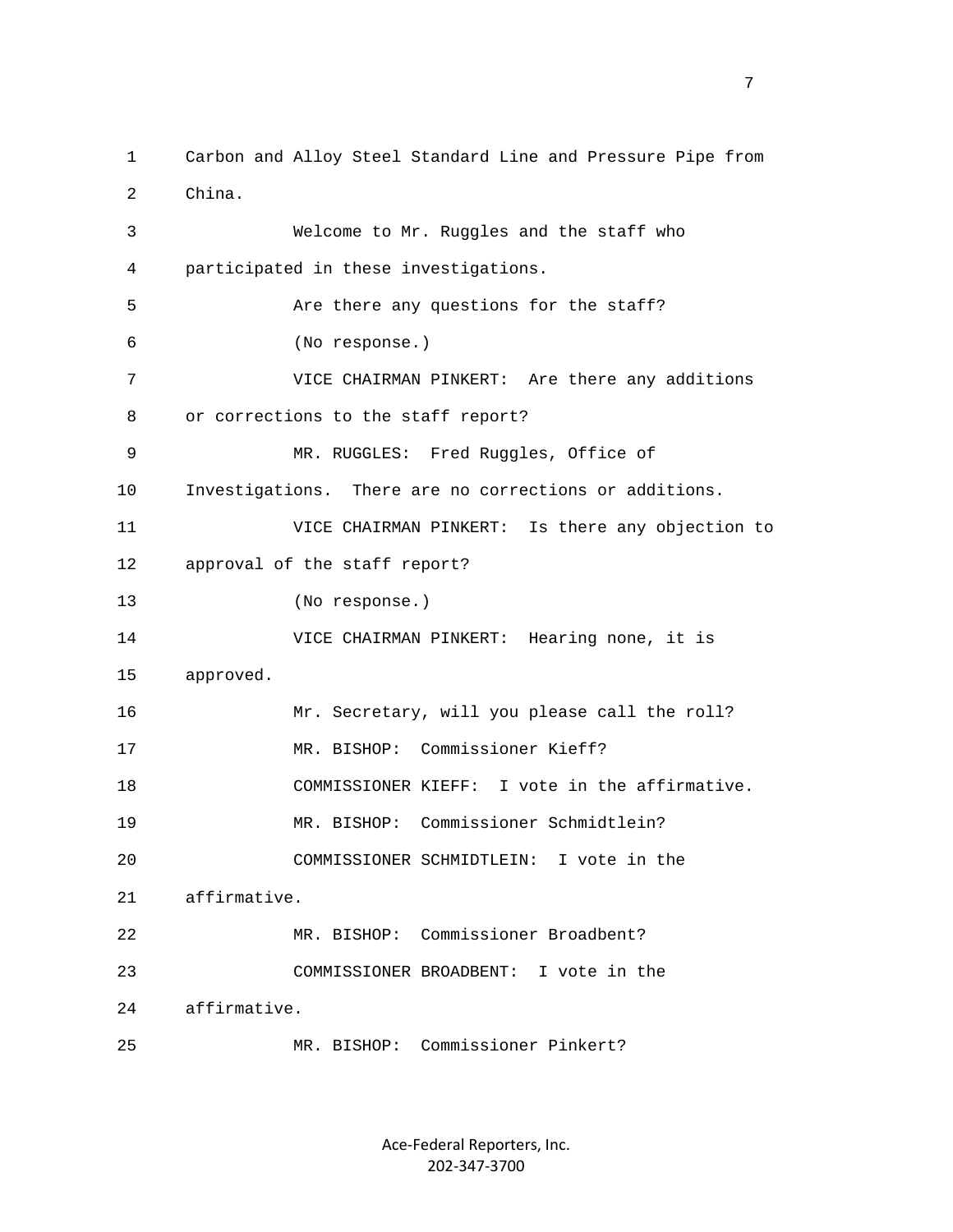1 COMMISSIONER PINKERT: I vote in the affirmative. 2 MR. BISHOP: Commissioner Williamson? 3 COMMISSIONER WILLIAMSON: I vote in the 4 affirmative. 5 MR. BISHOP: Commissioner Johanson? 6 COMMISSIONER JOHANSON: I vote in the 7 affirmative. 8 MR. BISHOP: Mr. Chairman, the Commission has 9 reached affirmative determinations. 10 VICE CHAIRMAN PINKERT: Thank you, Mr. Secretary. 11 Further information regarding these 12 determinations will be in the press release. Views of the 13 Commission currently are scheduled to be completed and filed 14 on March 2nd, 2016. 15 Thank you to all staff who participated in these 16 investigations. 17 Seeing that there is no other business before the 18 Commission, this meeting is adjourned. 19 (Whereupon, at 9:34 a.m., the meeting was 20 adjourned.) 21 22 23 24 25

experience of the state of the state of the state of the state of the state of the state of the state of the s